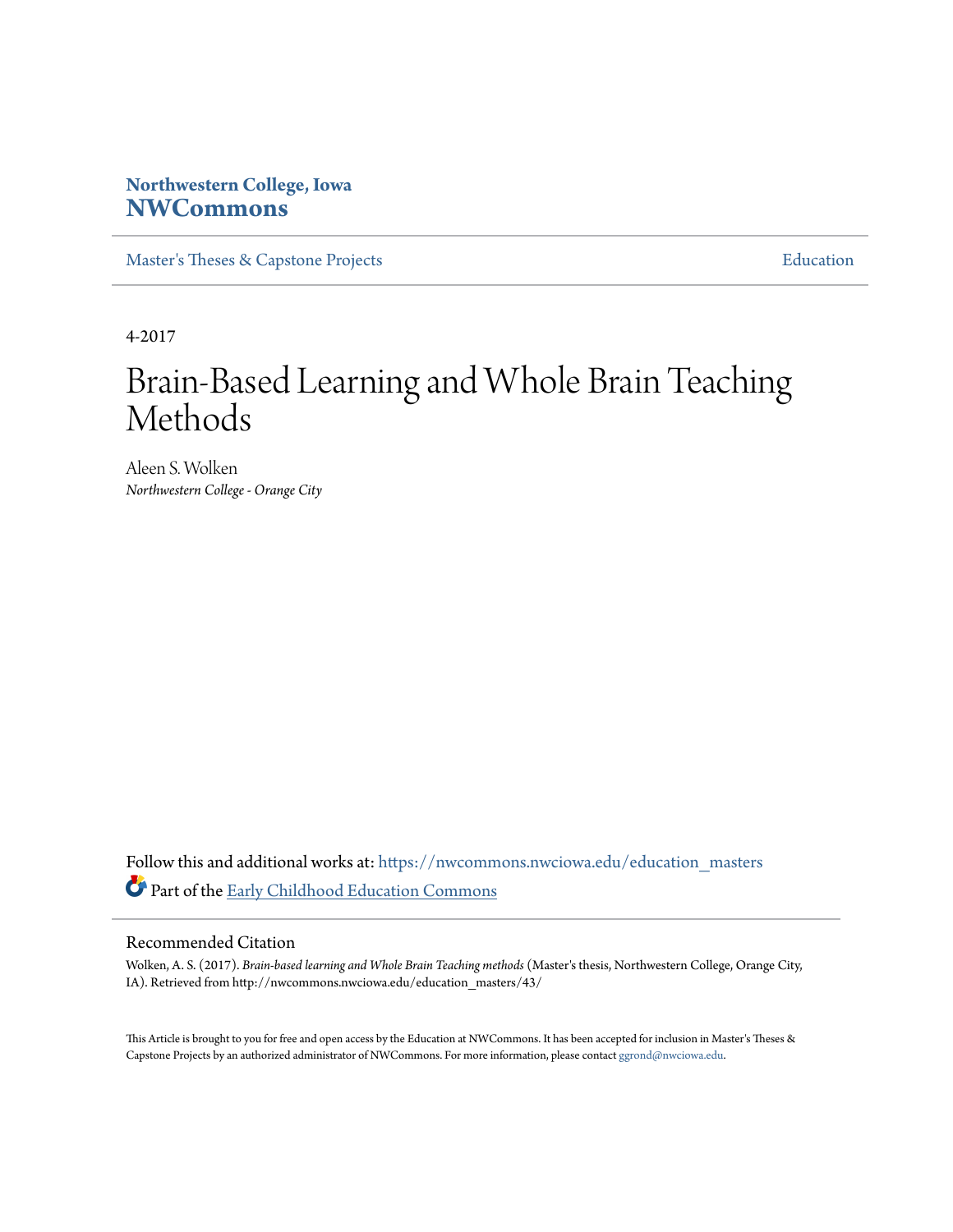Brain-Based Learning and Whole Brain Teaching Methods

Aleen S. Wolken

April 20, 2017

Northwestern College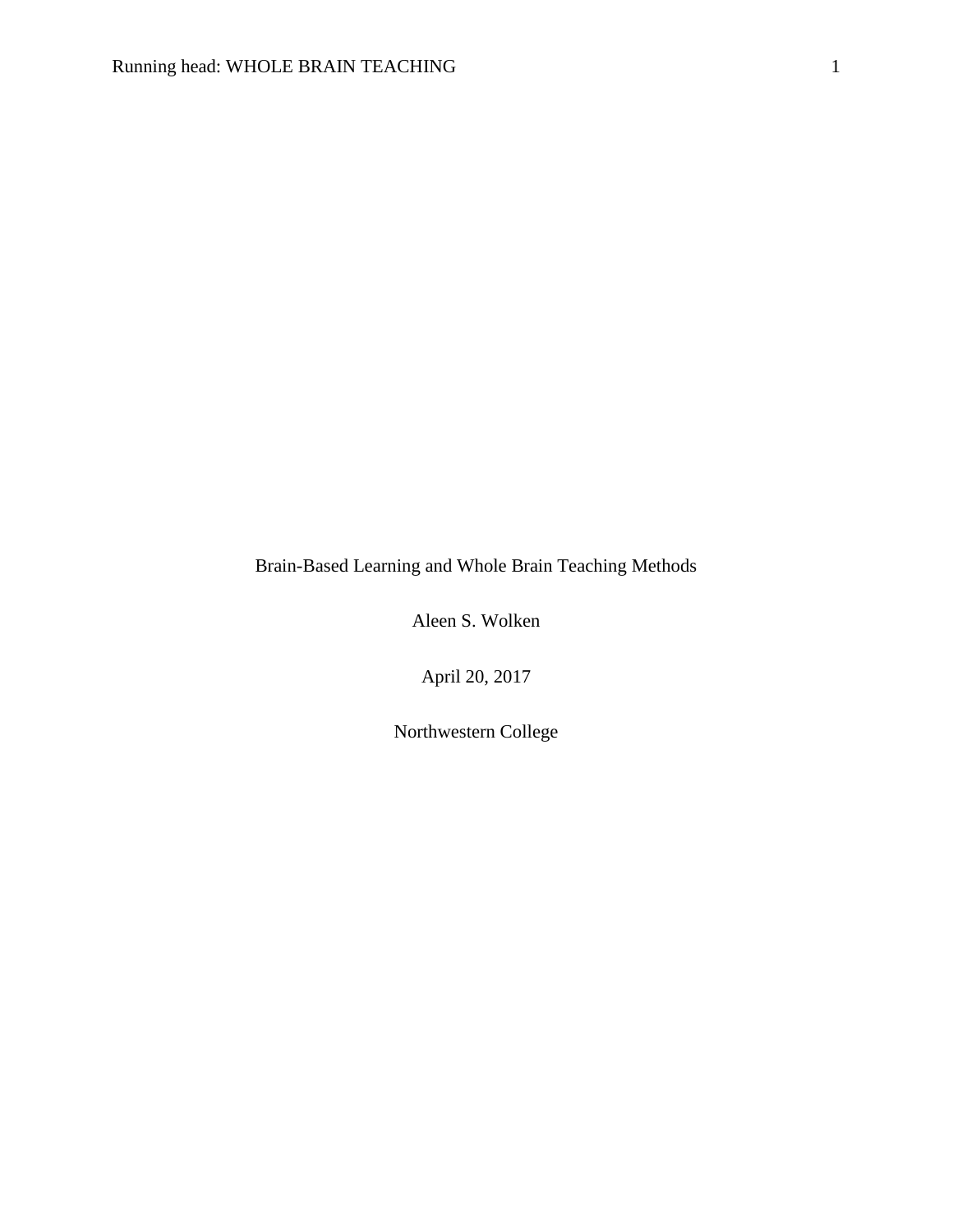## Abstract

Whole Brain Teaching is a teaching strategy that combines cooperative learning and direct instruction. It is a strategy that has been implemented within many K-12 classrooms throughout the nation. In this article, the researcher defines Whole Brain Teaching, describes its impact on student learning, and highlights conflicts and myths. The researcher also presents ideas on future research. The purpose of this literature review was to find information regarding implementation of Whole Brain Teaching in an inclusive early childhood classroom.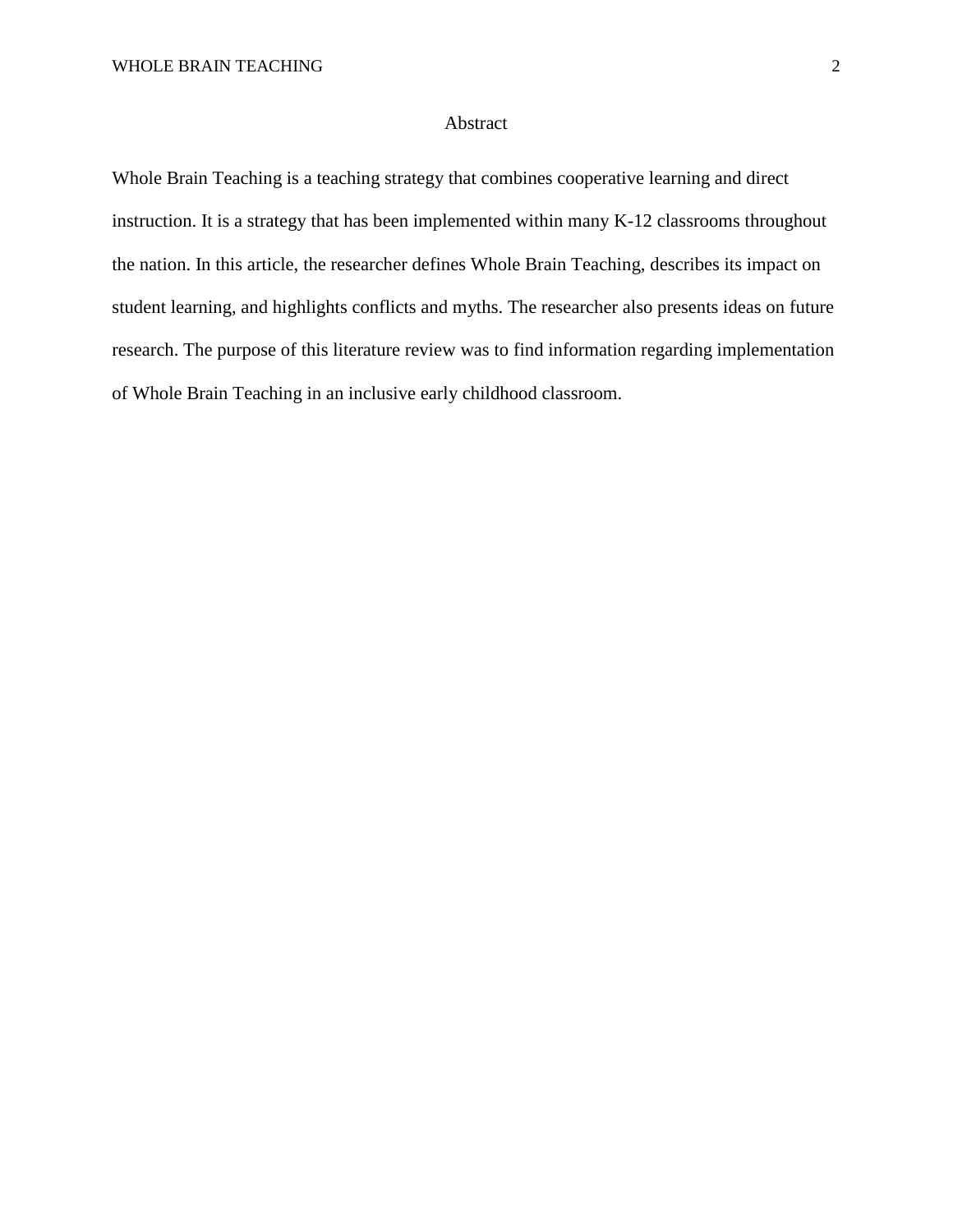#### Whole Brain Teaching

For the last few years, Whole Brain Teaching (WBT) has increased popularity within classrooms around the nation. As one of the founders, Chris Biffle (2013a) explains, "Whole brain teaching combines attributes of Direct Instruction and Cooperative Learning into one system of strategies designed to be centered around student learning" (p. 178). This creates an "engaging classroom environment for students and an enjoyable workday for teachers. WBT combines classroom management as well as sound teaching pedagogy in one system" (Biffle, 2013a, p. 178). The purpose of this literature review is to share current research on how to and why implement WBT into an inclusive early childhood classroom.

# **Literature Review**

## **Whole Brain Teaching Defined**

Angela and Brian Macias (2013), Whole Brain Teaching (WBT) board members, state, "Whole Brain Teaching is a set of strategies that combines the best attributes of Direct Instruction and Cooperative Learning to create an engaging classroom environment for students and an enjoyable workday for teachers. WBT combines both classroom management as well as sound teaching pedagogy in one system" (p. 178). In their work, the Macias' refer to Kousar's (2010) definition of direction learning as an "Academically focused, teacher-directed classroom instruction using sequenced and structured materials" (p. 99). Cooperative Learning "involves student interaction as the basis for learning (Macias, 2013, p. 179).

In his book, *Whole Brain Teaching for Challenging Kids*, Chris Biffle (2013a), the director of Whole Brain Teachers of America and one of developers of WBT, states, "Isn't it obvious what every pupil wants? Kids want to laugh and play games. Our system produces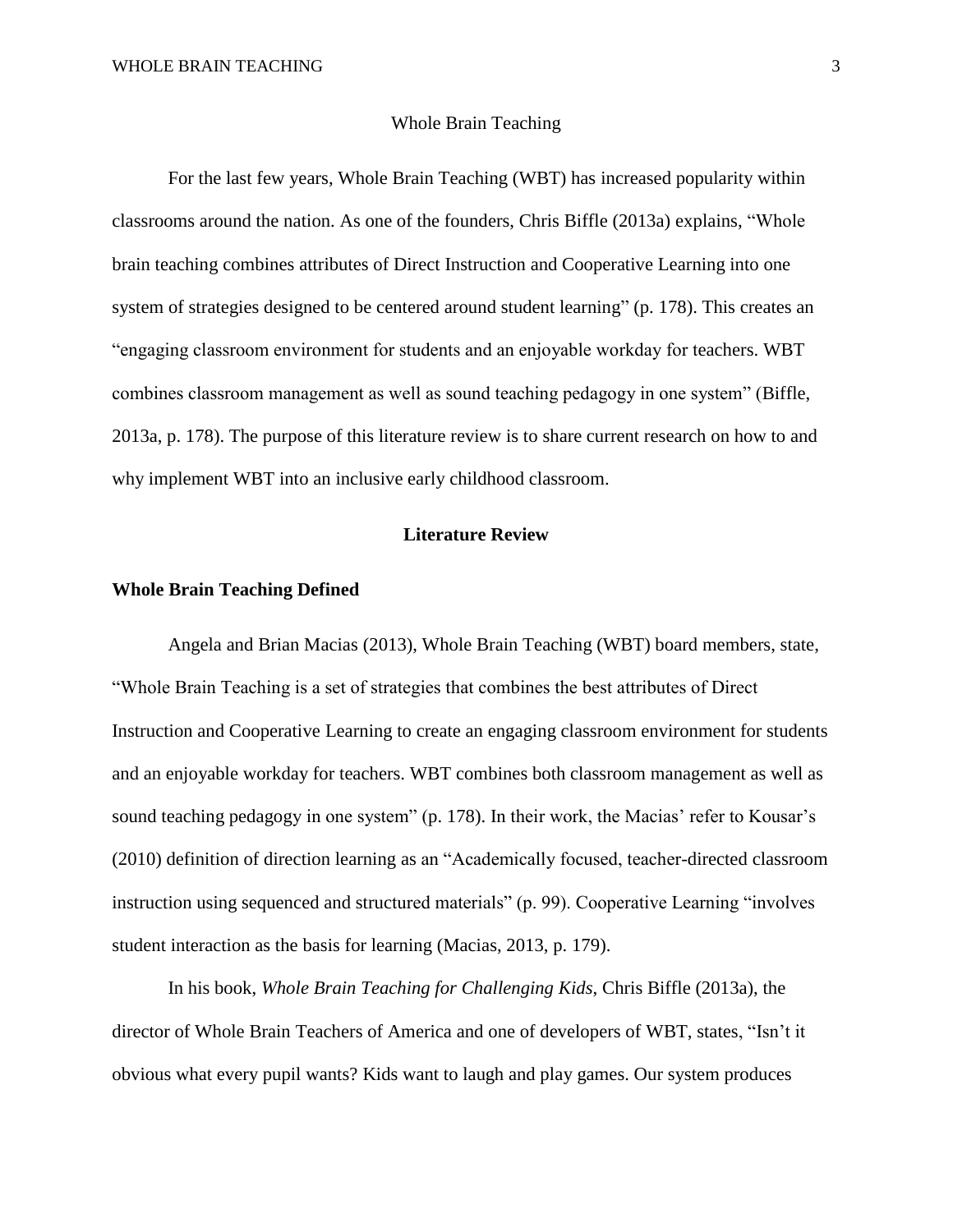classrooms that are full of orderly fun" (p. 2). Chris Biffle (2013a) highlights fun learning activities known as The Big Seven. The Big Seven includes Class-Yes, Five Classroom Rules, Teach-Okay, the Scoreboard, Hands and Eyes, Switch and Mirror.

Ashley Tipton (n.d.) has given a detailed description of each element of The Big Seven. The teacher uses Class-Yes as the attention getter. To do this, the teacher says class in any way he or she pleases and the class echoes the word yes just as the teacher said class. For example, if the teacher says, "Classity class, class, class," the students will echo, "Yessity, yes, yes, yes." Biffle (2013a) explains that Class-Yes "involves the prefrontal cortex, the reasoning center of the brain" (p.22), which must be activated in order for the brain to process information.

Each of the Five Classroom Rules is paired with a gesture to help remind and allow students to repeat them whenever necessary. At the beginning of the year, the teacher goes over the five classroom rules with the entire class. Rule number one is follow directions quickly. Rule number two is raise your hand for permission to speak. Rule number three is raise your hand for permission to leave your seat. Rule number four is make smart choices. Rule number five is keep your dear teacher happy. Biffle (2013a) states, "when rehearsed and used in class, the five rules involve the prefrontal cortex, Broca's area, Wernicke's area, the limbic system, hippocampus, visual cortex and motor cortex" (p.23).

According to Tipton (n.d.), Teach-Okay is the informative part of the lesson. At the beginning of the lesson, the teacher puts students into pairs and gives each student a number (one or two). The students take turns rotating each time. To use Teach-Okay, the teacher gives small pieces of information at a time, often while incorporating songs, movements, gestures, and chants. When the teacher is finished giving a selected piece of information, he or she says, "Teach," and the students respond, "Okay." Then students turn to look at their partner and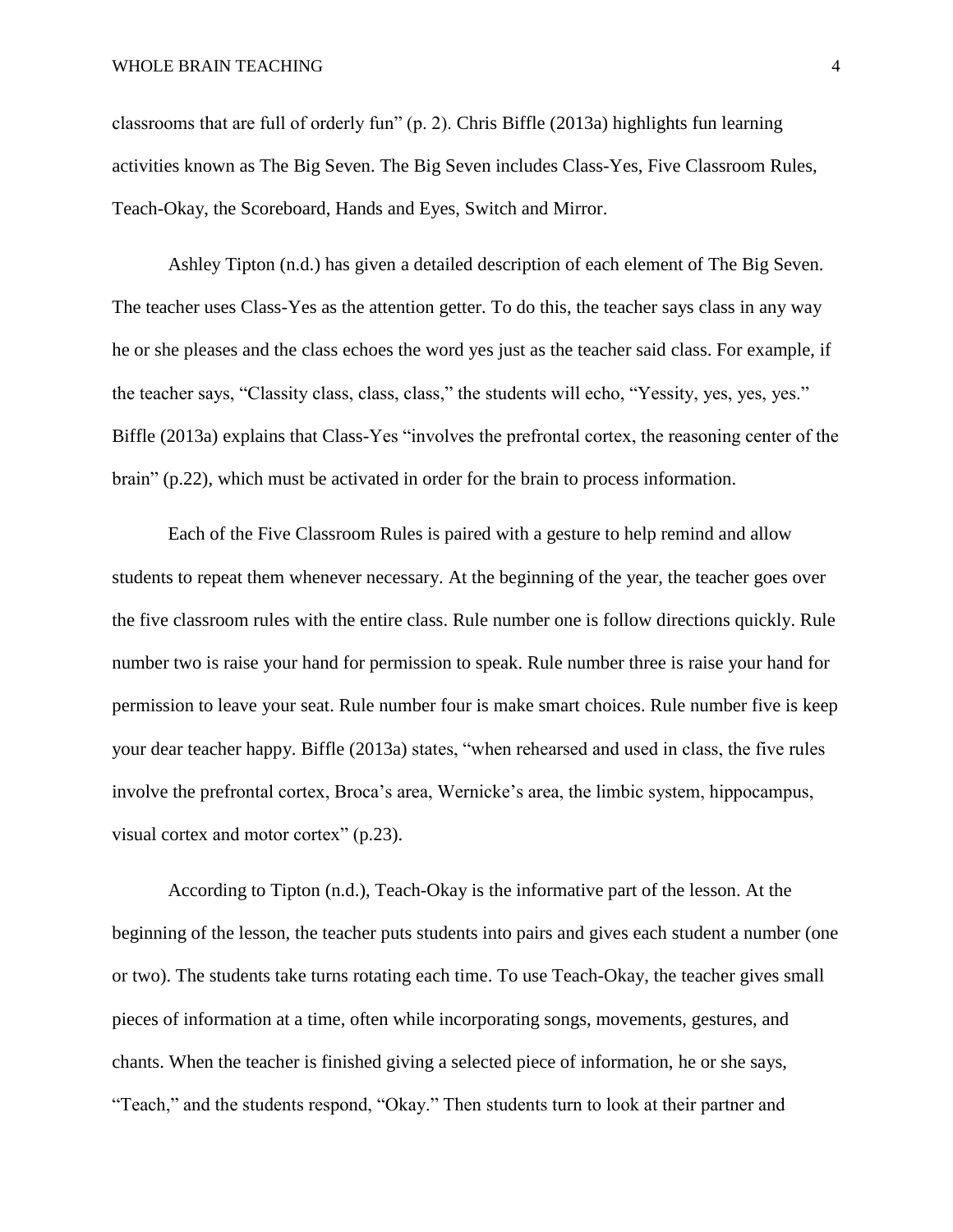perform what the teacher just taught. Meanwhile, the teacher observes each student group while informally assessing student comprehension. The teacher repeats this process until he or she is comfortable with their level of understanding of material taught. Biffle (2013a) suggests that Teach-Okay is the most powerful of the WBT learning activities. "Students have their prefrontal cortex involved, activate Broca's area as they speak, Wernicke's area as they listen, the visual and motor cortex as they see and make gestures. This whole brain activity powerfully stimulates the hippocampus to form long term memories" (p.22).

There are two different scoreboard activities depending on the age level of students. For the purpose of this literature review, the researcher will only highlight the method used for students within kindergarten through grade four. Students receive smiley or frowning faces for procedures or behaviors that are performed well or poorly. Biffle (2013a) suggests that there never be a difference greater than three smiley faces to frowning faces because the students may become uninterested. The point of the scoreboard is to motivate students to perform tasks well within the classroom. When students receive a smiley face, the teacher exclaims, "Oh, Yeah!" However, if the students receive a frowning face the teacher exclaims, "Mighty Groan," and the students drop their shoulders while giving out a groan in response. Biffle (2013a) states, "The scoreboard keys directly into the limbic system's emotions and the amygdala which registers pleasure (Mighty Oh Yeah!) and pain (Mighty Groan!) as students accumulate rewards and penalties" (p. 3). There are also multiple levels of the scoreboard for various classroom management strategies and more challenging students.

Tipton (n.d.) states, "Hands and Eyes is used at any point during the lesson when you want students to pay extra attention to what you are saying or doing." To use, the teacher says, 'Hands and eyes!' which signals the students to mimic the teacher's words and movements."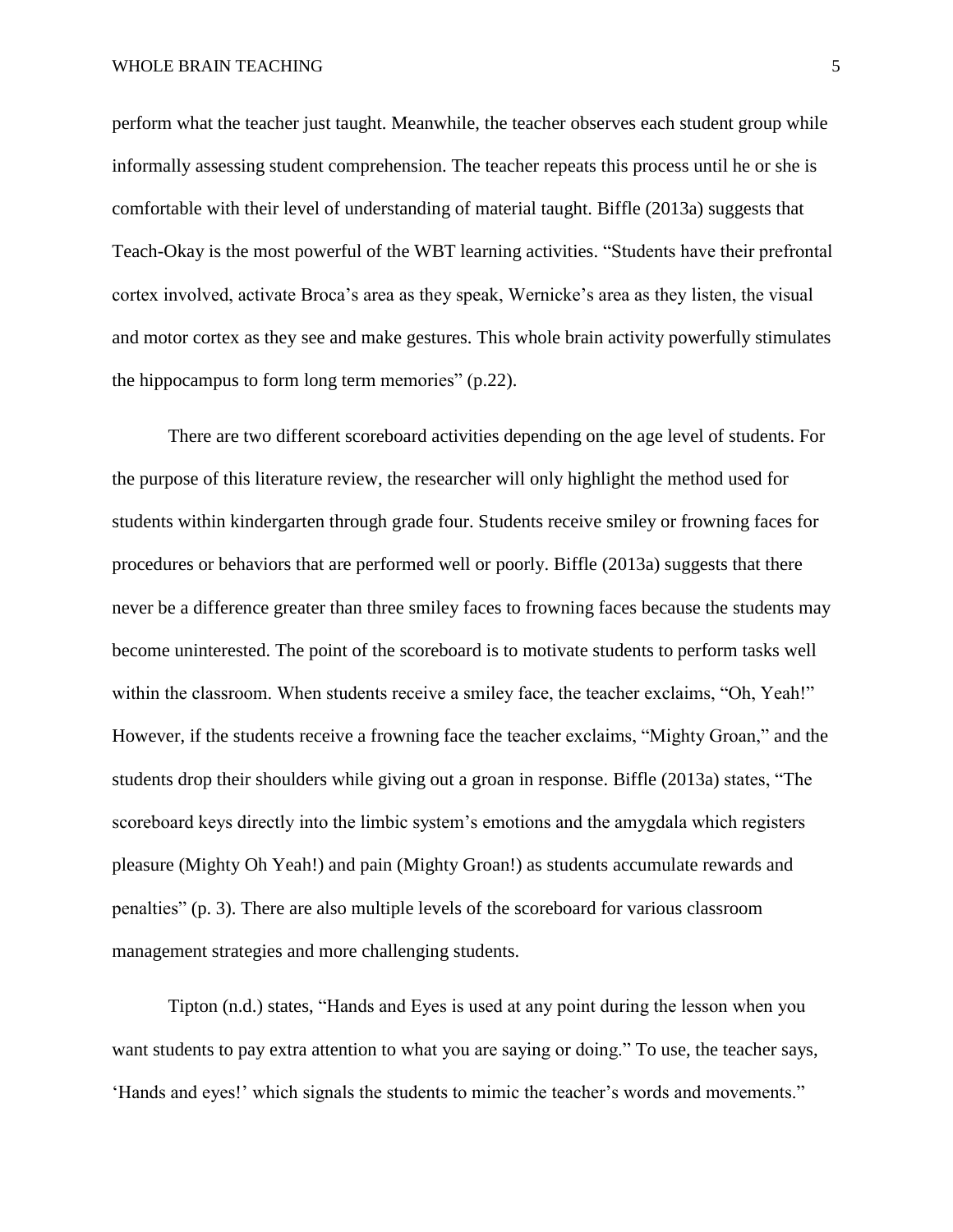Biffle (2013a) says that Hands and Eyes "focuses all mental activity on seeing and hearing the teacher's lesson" (p. 24).

Mirror is similar to Hands and Eyes and Teach-Okay in that it allows the teacher to regain control of the classroom while students mimic the movements and gestures. To use this activity, the teacher says, 'Mirror' and the students repeat it before mimicking the teachers' words and movements. Biffle (2013a) adds, "When a class mirrors our gestures and, when appropriate, repeats our words, a powerful learning bond is created as the teacher and the students' visual and motor cortex engage each other" (p. 24).

Switch is used with Teach-Okay. When Teach-Okay is enabled, it is important for students to rotate the role of the teacher. In order for every student to get involved in the lesson, when the teacher says, 'switch,' the students echo and then switch teacher roles, going over the same material that their partner just taught. According to Biffle (2013a), "Mirror activates the visual and motor cortex, as well as mirror neurons in other brain areas which are central to learning"  $(p.24)$ .

Whole Brain Teaching is not only a multisensory teaching strategy, it is a brain-based learning strategy. Young children, especially those within early childhood, learn best when multiple areas of the brain are involved in their learning. WBT incorporates gestures into all areas of learning as well as The Big Seven.

## **Impact on Student Learning**

According to Laura Robb (2008), differentiated instruction is defined as a way of teaching, not a program or package of worksheets. "It asks teachers to know their students well so they can provide each one with experiences and tasks that will improve learning. As Carol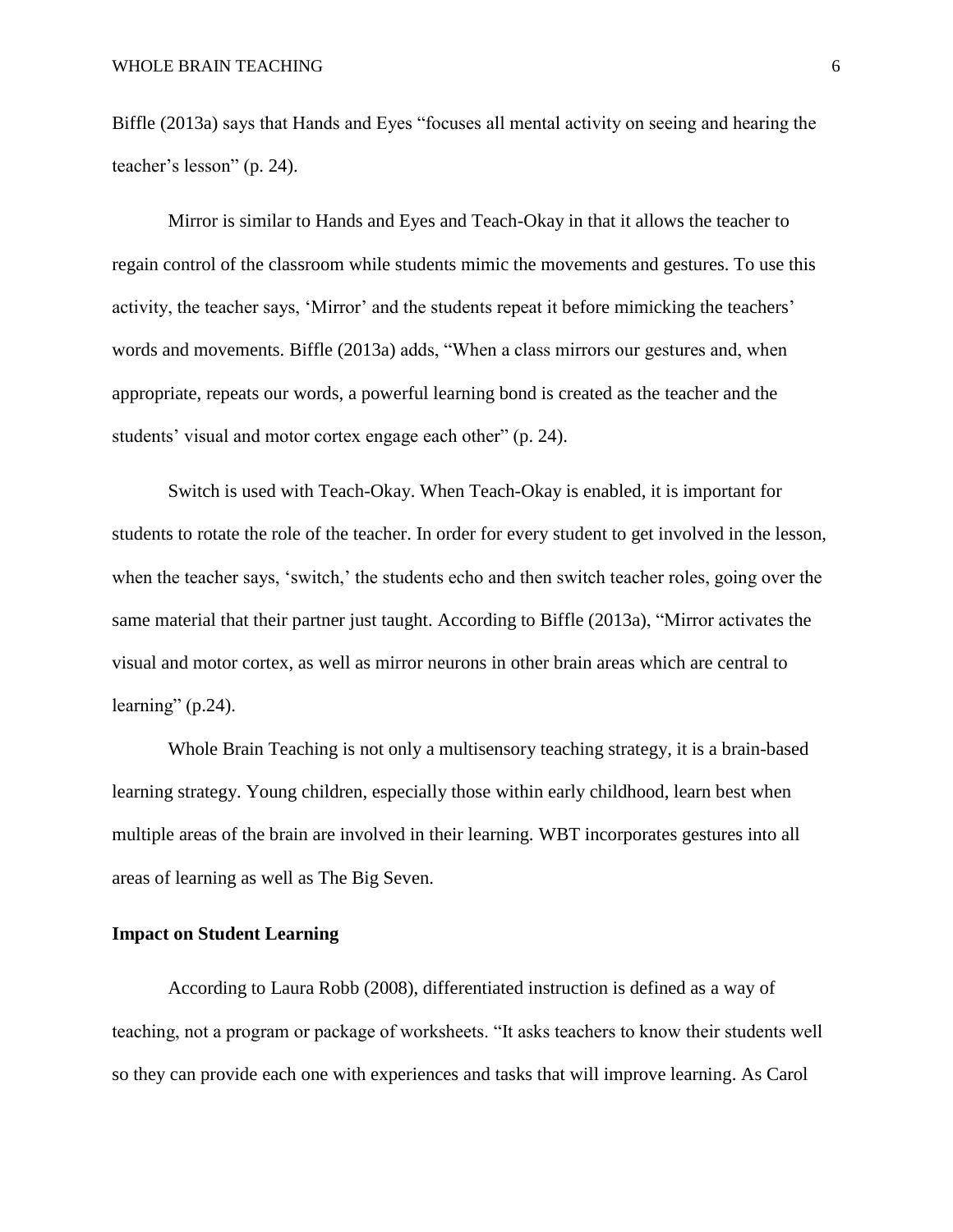Ann Tomlinson has said, differentiation means giving students multiple options for taking in information (1999)" (Robb, 2008). Differentiated instruction is needed today for many inclusive classrooms, classrooms that contain both typically developing students and students with special needs, especially within early childhood.

Brain-based learning has been studied for decades. Brain-based learning is beneficial particularly for early childhood classrooms. Winters (2001) mentions, "Researchers focus their interest on early education because of the rapid development of synapses during the early years. Using this knowledge, brain-based teachers hope to develop learning experiences and an enriched environment that can stimulate synaptic growth" (p. 8). At the time of Winters' research, developments in brain-imaging technology, such as magnetic resonance imaging (MRI) and positron emission topography (PET), allowed research to be conducted on how learning changes the brain. For instance, "Developments in MRI made it possible to actually view brain activity while students were carrying out cognitive tasks. This process provides graphic evidence that during learning, specific areas of the brain experience increased blood flow as a result of cognitive activity" (p. 9).

In Winters' (2001) work, he often refers to J.T. Bruer's research involving brain-based learning. According to Bruer (1999), there are a number of positive attributes of brain-based learning. Educators of brain-based learning incorporate constructivist models for learning and teaching; student engagement and active involvement in their own learning; teachers teaching for meaning and understanding, rather than for rote memorization; teachers creating classroom environments that are low in threat, yet high in challenge; teachers immersing their students in complex learning experiences; teachers using research to inform instructional practice; and teachers judging what, and how research should be applied to their classrooms.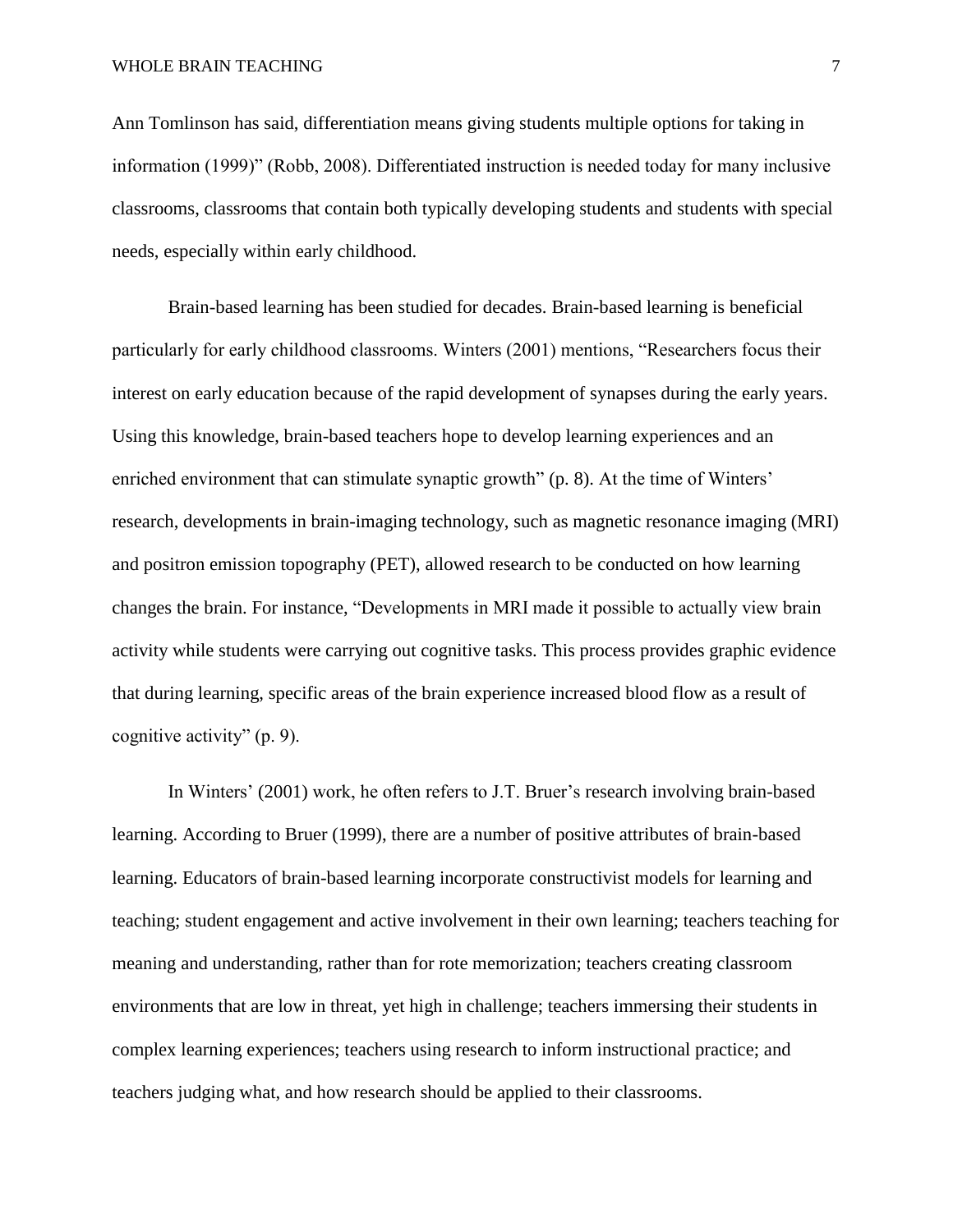Winters (2001) also argues, "A review of the LD intervention literature indicates that direct and cognitive instructional methods work well in the remediation of learning disabilities" (p. 12). Winters states, "Research indicates that remediation of a reading disability through cognitive teaching methods makes literacy more meaningful to the learner, as they use metacognition to monitor and overcome their reading processing problem" (p. 14). Winters goes onto explain that special educators do not seek to only increase stimulation of the brain but they seek to help students with learning disabilities become more efficient and capable learners. "The research on the use of cognitive instructional methods in special education, makes it clear that exceptional children make tremendous gains while experiencing cognitive teaching methods" (p. 15).

In his research, Clyde A. Winters (2001) concludes, "the brain learns best through repetition, the emotionality of an experience influences retention, and plasticity of the brain allows instructors the possibility to improve student memory, attention and learning processes through mental exercises" (p. 17). Brain-based learning has proven over time to be an effective strategy, "The evidence of neurological signature for many learning problems, and the neuroscientific evidence that the structure of the brain can be changed through learning make it clear that teaching methods based on these findings may help learning disabled children and adults learn more efficiently" (Winters, 2001, p. 18).

Laxman and Chin (2010) agree with Winters' findings. They believe understanding the brain can potentially alter the nature of education, and transform traditional classrooms into interactive learning environments. They state, "Recent neuro-cognitive research suggests that the richness of early learning experiences affects the physical development of the brain and be a major cause of intellectual development" (p. 1).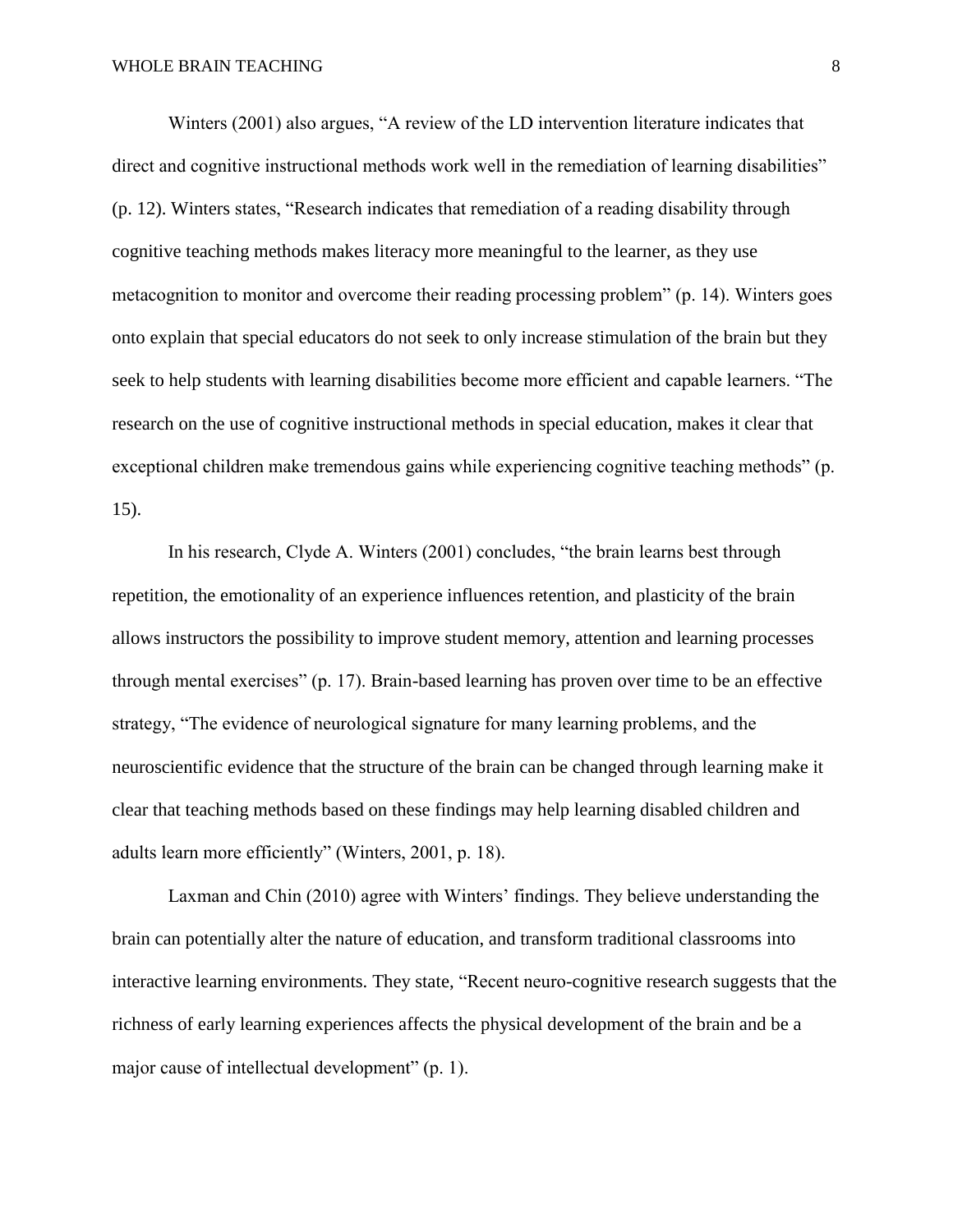One brain-based learning strategy that Laxman and Chin (2010) explore is using physical motions during instruction to improve blood circulation and brain functions. They state, "Body movements enable students to access part of the brain that previously were not being used to facilitate re-patterning and learning" (p. 1). This heavily relates to WBT's use of gestures within all aspects of learning.

Laxman and Chin (2010) also argue that the brain is known to change physiologically due to changes in experience. If teachers provide a stimulating learning environment which is both challenging and relaxing, then students are able to see the connections between the learned concepts and the practical applications, therefore enabling those to better understand the knowledge or skill. Laxman and Chin state, "An overwhelming body of evidence shows our brains to be altered by everyday experiences and changing our experiences will change the brains"  $(p. 3)$ .

Another aspect previously mentioned that Laxman and Chin (2010) agree with is the importance of differentiated instruction. "Intelligence is multi-faceted. Educators need to recognize the differentiation of instructional methods to address the learning needs of a diversity of learners. Hence providing learners with greater choices and pathways of learning in alignment with students' intelligence levels makes learning more meaningful and authentic" (p. 3). Laxman and Chin suggest that in order to make changes, our brains respond better to meaningful activities that are given with an appropriate duration and intensity over time. This coincides with the goal of decreasing rote memorization and creating long-term knowledge instead.

In their research, Angela and Brian Macias (2013) explain their rationale for WBT comparing it to Vygotsky's Social Learning Theory (SLT). "Vygotsky believed that social interaction is vital to learning and development. There are two basic developments of SLT: the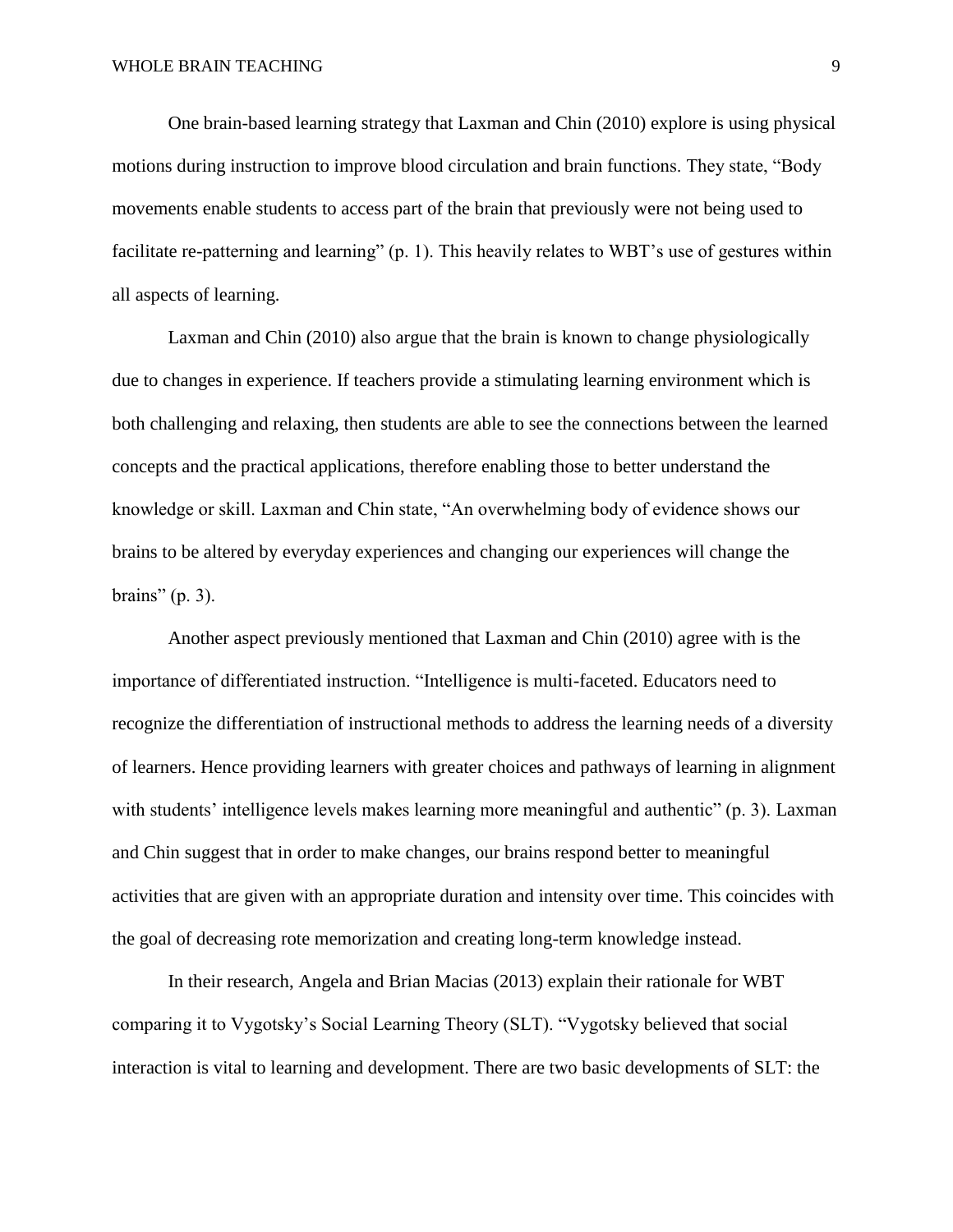More Knowledgeable Other (MKO) and the Zone of Proximal Development (ZPD)" (Macias, p. 180). The MKO is typically a teacher or instructor, one who has a higher education than the student. However, within WBT a peer often acts as the MKO. Teachers need to be aware of students' ZPD, "which is the gap between a student's ability to solve a problem with guidance and his or her ability to solve a problem independently" (Macias, p. 180). With the use as a peer as the MKO, the ZPD gap can be closed.

The Macias (2013) also discuss WBT's benefits for teachers and students. Teachers benefit from positive behavior reinforcement, memory retention, and student engagement. Students' benefits include motivation, student-centered learning, and application of their learning.

In 2009, Jesame T. Palasigue conducted a research experiment in which she implemented Whole Brain Teaching methods in her fifth grade student teaching classroom. Palasigue wanted to create a more engaging learning environment for her students. Located in Detroit, Michigan, Palasigue's student teaching classroom comprised of 26 African-American students who exhibited challenging behaviors. These behaviors included but were not limited to unexpected outbursts, being off task, and defiance. According to Biffle (2013a), "Most challenging kids genuinely want to be part of the classroom environment; this is why they work so hard, and continuously, to get everyone's attention" (p. 2). Biffle states, "If a student's whole brain is involved in learning, there isn't any mental area left over for challenging behavior" (p. 2). Palasigue successfully implemented WBT in that her results indicated a decrease in negative student behavior.

## **Conflicts and Myths**

There are many different beliefs and myths about the brain in education. Worden, Hinton,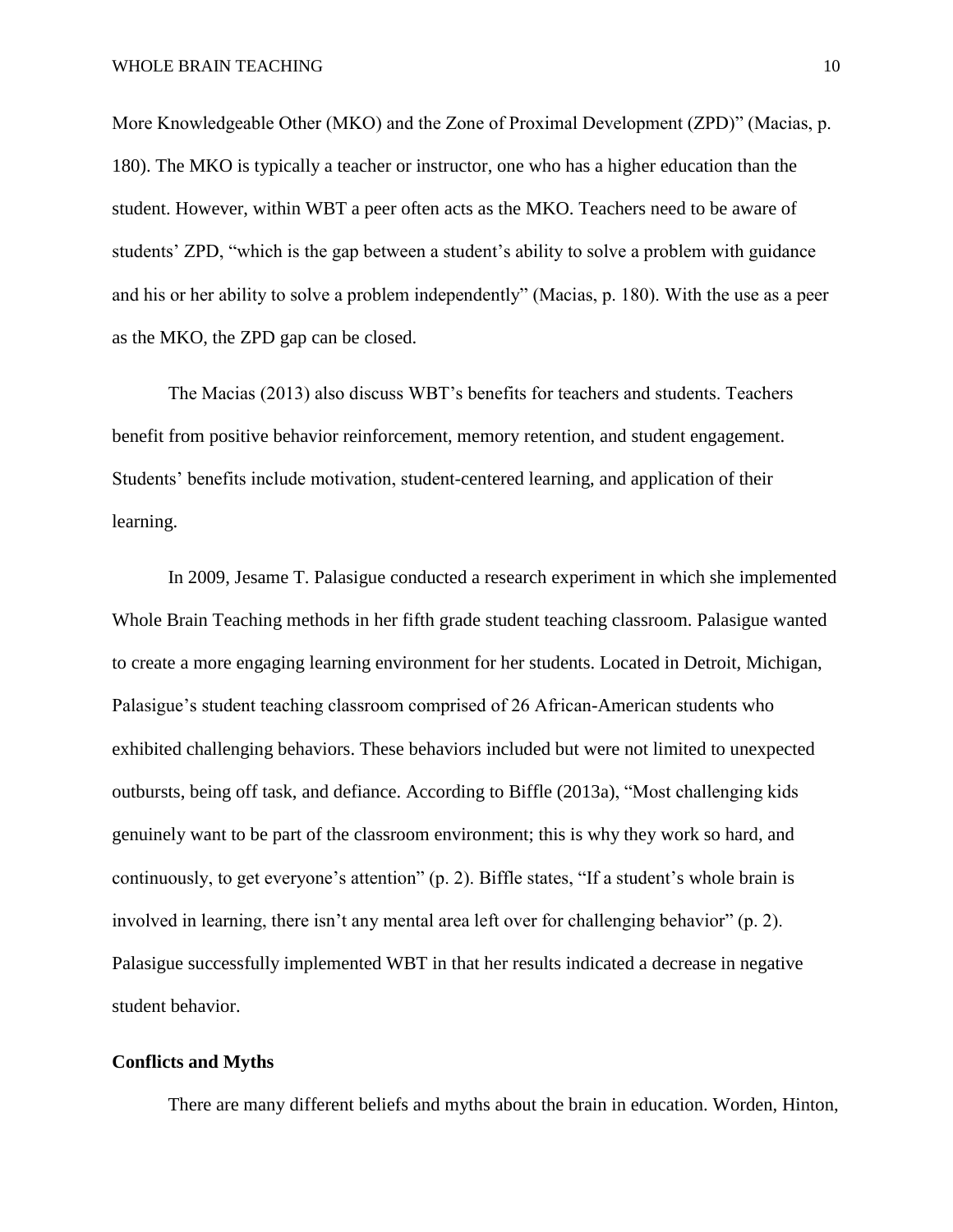and Fischer (2011) discuss five myths that are commonly associated with the brain and learning. "Some of those myths are about the field itself: the role of neuroscience in informing education and the false division between researchers and educators. Other myths, what we call neuromyths, have become widespread and influence how we educate children: left brain/right brain, critical periods, and gender differences in the brain" (p. 9).

The first myth, the brain is irrelevant in learning, has been countered by the fact that education and neuroscience have successfully worked together in building applicable knowledge for the classroom. Take, for example, dyslexia, "Education researchers have established that most dyslexic students have difficulty analyzing the sounds of words. Many of these students can learn to read through different learning pathways that use distinctive processes, but they still have difficulties analyzing sounds at lower levels. Biological and cognitive research helped explain how this pattern of strengths and weaknesses emerges through differences in genetics and corresponding brain processes. By understanding both manifestations of dyslexia across many students and some of the causes for different profiles of dyslexia, researchers have been able to quickly identify students at risk for dyslexia and design differentiated interventions" (Worden, Hinton, & Fischer, 2011, p. 10). Educational research often focuses on the 'what,' or outcomes of learning; by using different methods such as cognitive psychology and neuroscience, researchers should study the 'why' and 'how' of learning instead.

The second myth, neuroscientists know it all, and teachers don't understand research, is countered as well. There is a false divide between scientists and educators; even though there are some barriers involving communication between them, these can be easily overcome. Another barrier is that educators are often frustrated with the 'research-based' interventions that they are expected to implement within their classrooms. Educators also feel that neuroscience research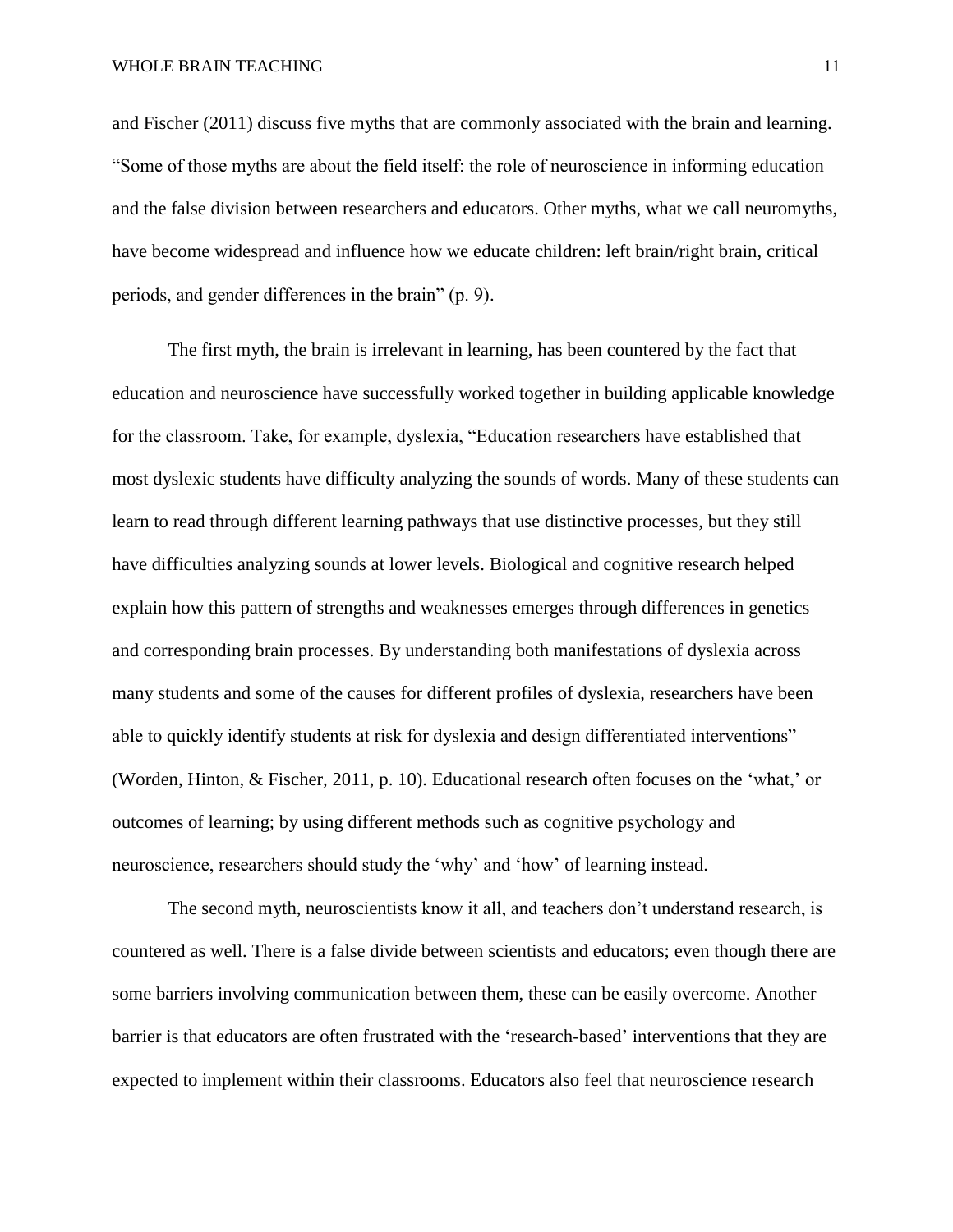has little to do with their classroom work. "Of course, there is research that directly addresses the needs and questions of students and teachers, and some of it is wildly successful at improving educational outcomes. However, there could be much more such research if educators and researchers had more opportunities to communicate and collaborate" (Worden et al., 2011, p. 10).

The third myth, left brain/right brain, can be traced back to the study of phrenology, a popular 19th century study of the shape and size of the brain and its indication of character traits and mental attributes. This belief is still highly regarded to today, one could quickly find information about the left hemisphere being more logical and analytical while the right hemisphere is more holistic and creative. The main argument against this myth is that people use all aspects of their brain, not just one hemisphere over the other or vice versa. "All complex learning tasks involve a widely distributed network of brain areas. In fact, functional imaging technology, which allows us to view brain activity while people are performing cognitive tasks, shows that reading even a relatively simple word such as 'dog' activates networks widely distributed across the brain, including both the right and left hemispheres" (Worden et al., p. 11). The left brain/right brain split is a myth, not a fact. "It's wrong to imply that strengths and weaknesses come from the dominance of one hemisphere and are resistant to good teaching and learning"  $(p. 11)$ .

The fourth myth, the critical period, holds a significant influence on education. "A critical period is a period of time when stimuli must be presented in order for a biological function to be activated" (Worden et al., p.11). The critical period is often referred to in terms of language acquisition. While research shows there is a sensitive period of time in which children between the ages of three and fourteen may learn aspects of language more easily, there is no critical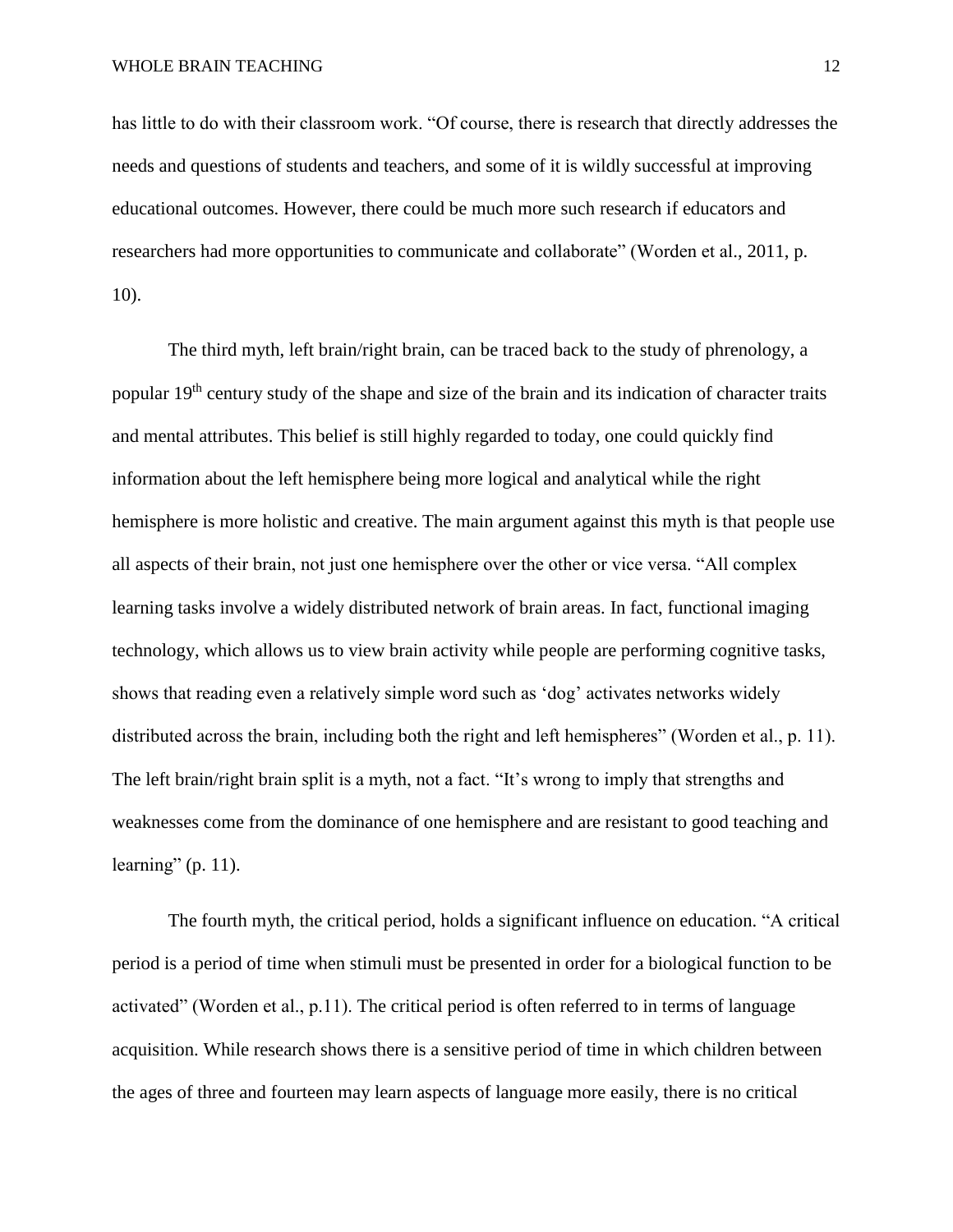period for learning a language where it is impossible to learn these aspects of language outside of that age range.

The fifth myth, involving ability differences between genders, stems from misinterpretations of legitimate neuroscience research. It is often thought that boys are better at math and science whereas girls are better at reading. Or men have larger brains so they are more intelligent than women. There is no correlation between brain size and academic achievement. "No neuroscientific data suggest that boy's brains are better suited to any given domain or subject or vice versa" (Worden et al., p. 12).

## **Final Thoughts and Future Research**

As stated by Laxman and Chin (2010), "Increasingly new cognitive neuroscience and neuropsychology findings are being incorporated in education to gain new insights on the interdisciplinary connections between the brain, the mind, and education" (p. 4). However, there is still work to be done on the area of brain-based learning and Whole Brain Teaching. The researcher was unable to find pieces of literature of or relating to implementing WBT in a special education classroom environment. Although it can be concluded that WBT is beneficial in early childhood classrooms and with students with disabilities or special needs.

#### **Conclusion**

Whole Brain Teaching is a form of brain-based learning and involves many different teaching strategies including direction instruction and cooperative learning. WBT is beneficial for both teachers and students if implemented. With its engaging and motivating classroom environment, student-centered learning model and positive behavior reinforcement, WBT has proven to be successful within various classroom settings. It is particularly successful within early childhood classrooms due to the rapid brain development in children in the early years. It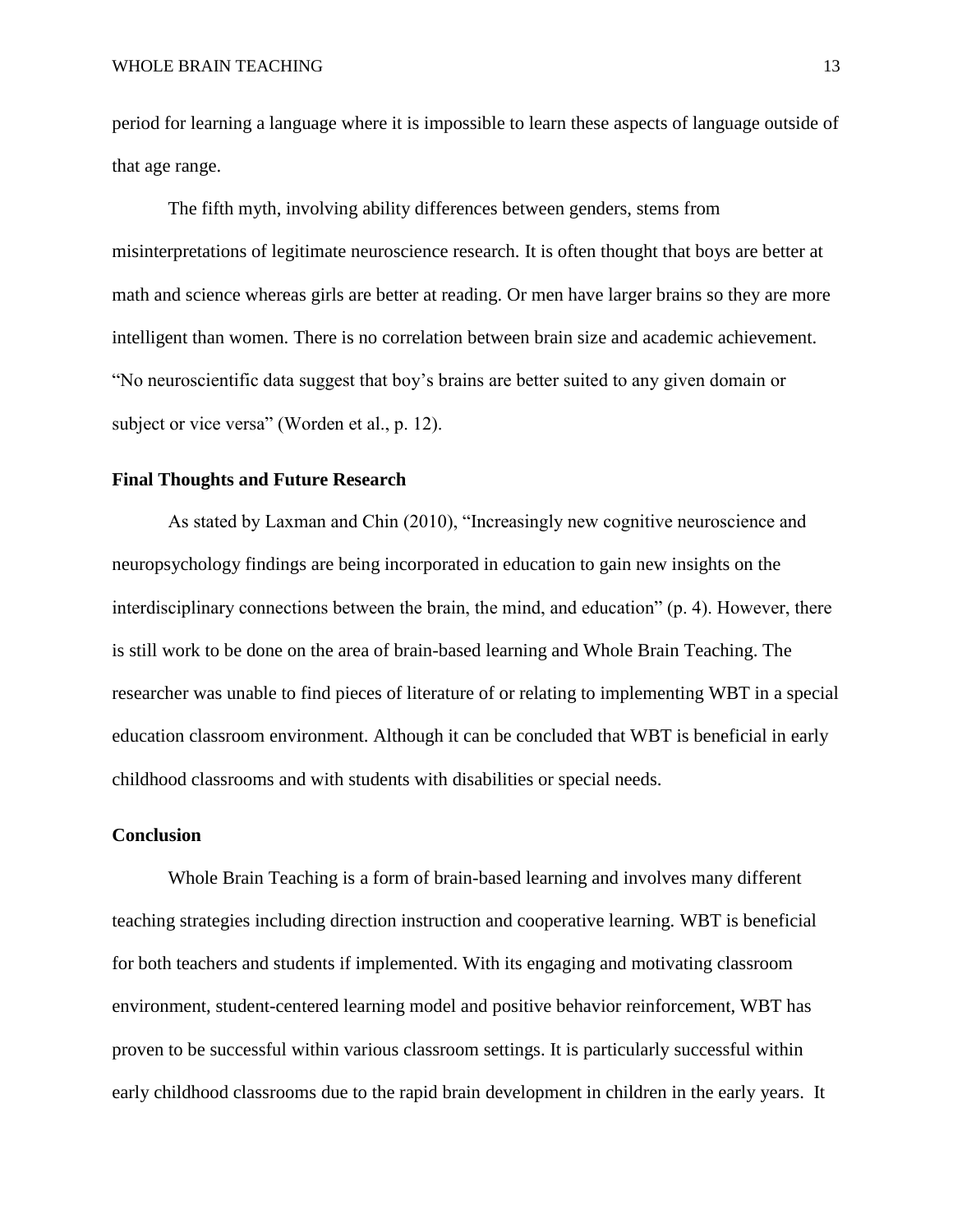is a form of differentiated instruction and helps students with learning disabilities as multiple areas of the brain are triggered when using elements of the big seven throughout lessons. It is the researcher's opinion that WBT is a sound teaching strategy that should be implemented within inclusive classrooms, especially early childhood classrooms with typically developing students as well as students with special needs. The researcher would like more information on how to implement within a small, special education classroom.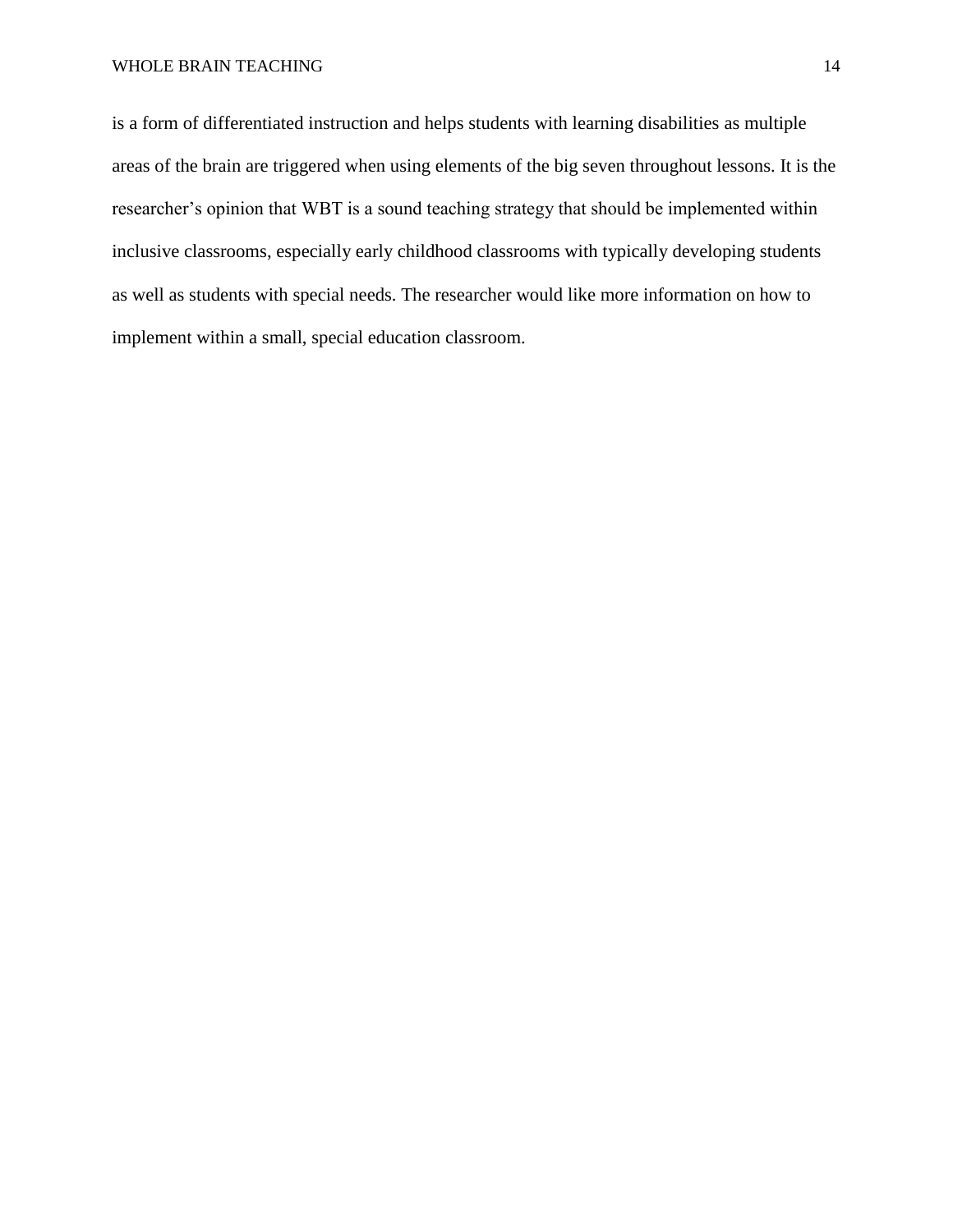#### References

Biffle, C. (2013). *Whole brain teaching for challenging kids.* NA: Whole Brain Teaching.

- Bruer, J.T. (1999). The brain and education: Misconceptions and misinterpretations. 1999 Annual Meeting of the American Educational Research Association. Montreal, Canada. Retrieved from Winters, C. A. (2001). Brain based teaching: Fad or promising teaching method. *U.S. Department of Education*. (See below)
- Kousar, R. (2010). The effect of direct instruction model on intermediate class achievement and attitudes toward English grammer. *Journal of College Teaching & Learning, 7*(2), 99-103.
- Laxman, K. & Chin, Y. K. (2010). Brain-based education: Its pedagogical implications and research relevance. *Journal on Educational Psychology, 4*(2), 1-5. https://eric.ed.gov/?id=EJ1102272
- Macias, A. & Macias, B. (2013) Whole brain teaching and learning research. In C. Biffle (Ed.), *Whole Brain Teaching for Challenging Kids* (pp. 178-189). NA: Whole Brain Teaching.
- Palasigue, J. M. (2009). Integrating whole brain teaching strategies to create a more engaged learning environment. Retrieved from https://eric.ed.gov/?id=ED507407.
- Robb, L. (2008). What is differentiated instruction? In L. Robb (Ed.), *Differentiating reading instruction: How to teach reading to meet the needs of each student* (pp. 11-30). New York, NY: Scholastic. Retrieved from https://www.scholastic.com/teachers/articles/ teaching-content/what-differentiated-instruction/